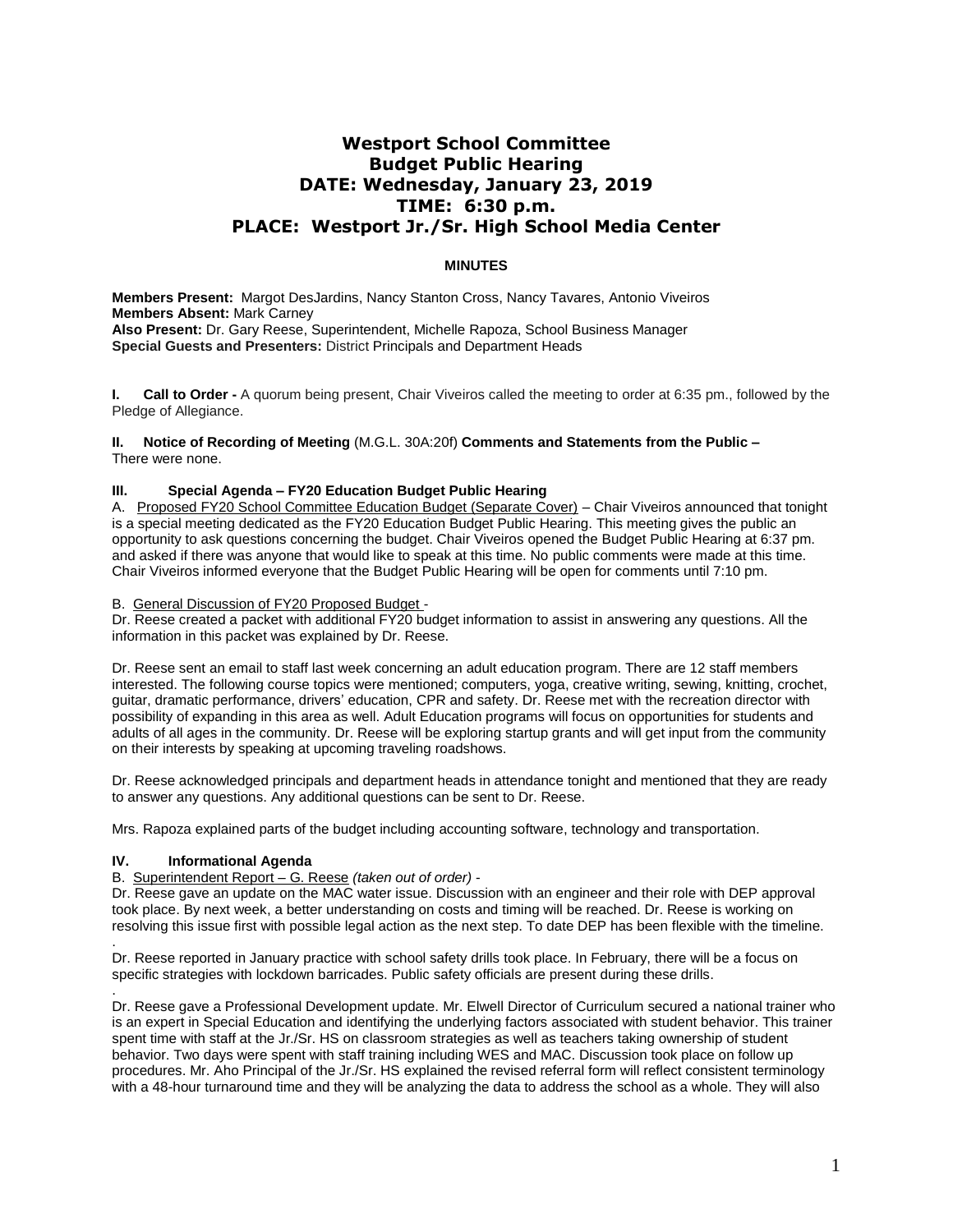focus on classroom interventions, will be looking at the student handbook and have schoolwide expectations for faculty.

Tracy Priestner FinCom member shared some suggestions to the committee. When the time comes to present the budget to FinCom, make sure the budget is accurate with complete costs including unfunded mandates and all grants. In addition, sharing a "kudos list" to celebrate the wonderful things happening within the school district for example, the colleges students have been accepted to, exceptional test scores, community service and scholarships.

Chair Viveiros officially closed the Budget Public Hearing at 7:22 pm.

B. Superintendent Report – G. Reese - …Continued *(taken out of order)*

Dr. Reese mentioned other professional development for MAC and WES focused on safety protocols. Westport firefighter Glen Nunes did training on helping injured staff with a program called "Stop the Bleed". He is also working with administration to employ strategies and will add these items to the GO Buckets.

Dr. Reese attended the BOS meeting concerning submission of the statement of interest for the WES roofing project. A unanimous vote was taken to authorize him to go forward.

The SRO officer is shifting positions, the new officer will be Kyle Fernandes.

There will be new OSHA regulations going into effect in February and they are taking a look at the new regulations and guidelines in order to provide consistency.

#### **IV. Informational Agenda**

A. Student Representatives' Report – Melena Rodriguez & Cabot Priestner – Student Representatives were preparing for finals this week and were not present.

C. School Building Committee Update – Dr. Reese gave an update on the SBC meeting held today right before the SC meeting. The SBC looked at the bid alternates and determined their order of priority. They also reviewed and approved a list of prequalified contractors, disqualifying some companies. Amendments to the architect's contract were discussed. The architect presented a library planting plan approved by the Library Board of Trustees with a shift in the tennis courts. One of the Trustees shared a positive note on the collaborative efforts of all parties.

 1. Campground Site Update – Mr. Viveiros reported there was a meeting a few weeks ago. Mr. Ingoldsby received overwhelming support for the acquisition of the property. The appraisal came in late Tuesday. Town Administrator Mr. King put together a subcommittee. Mr. Viveiros announced the Building Reuse Committee is continuing discussions on the Jr./Sr. High School's future when the new school is built.

D. Adult Education – Dr. Reese spoke on this in the Superintendent's Report.

### **V. Action Agenda**

A. Review and Act on MSBA – Vote to Authorize Superintendent to Submit SOI for WES Roof Project – A motion was made to authorize the Superintendent to submit an SOI application on behalf of the district to the MSBA to participate in the Accelerated Repair Program for the repair of the WES roof.

Motion by Tavares, seconded by Stanton Cross, all were in favor motion passed 4/0/0

B. Review and Act on WEF Grant for \$3000 to Fund Boat Building in Westport, a Partnership between Dharma Voyage and Westport Community Schools – Members acknowledged the grant, no vote taken.

C. Review and Act on WEF Grant for \$150 Entrance Fees for the Boat Building and Buoyancy at the Herreshoff Marine Museum – Members acknowledged the grant, no vote taken.

D. Review and Act on WEF Grant for \$650 for the AP Bio Field Study: East Branch of the Westport River – Members acknowledged the grant, no vote taken.

E. Review and Act on Minutes of Wednesday, December 12, 2018 and Wednesday, January 9, 2019 – A motion was made to approve the Minutes of Wednesday, December 12, 2018.

Motion by Stanton Cross, seconded by Viveiros (DesJardins, Tavares abstained) 2/0/2